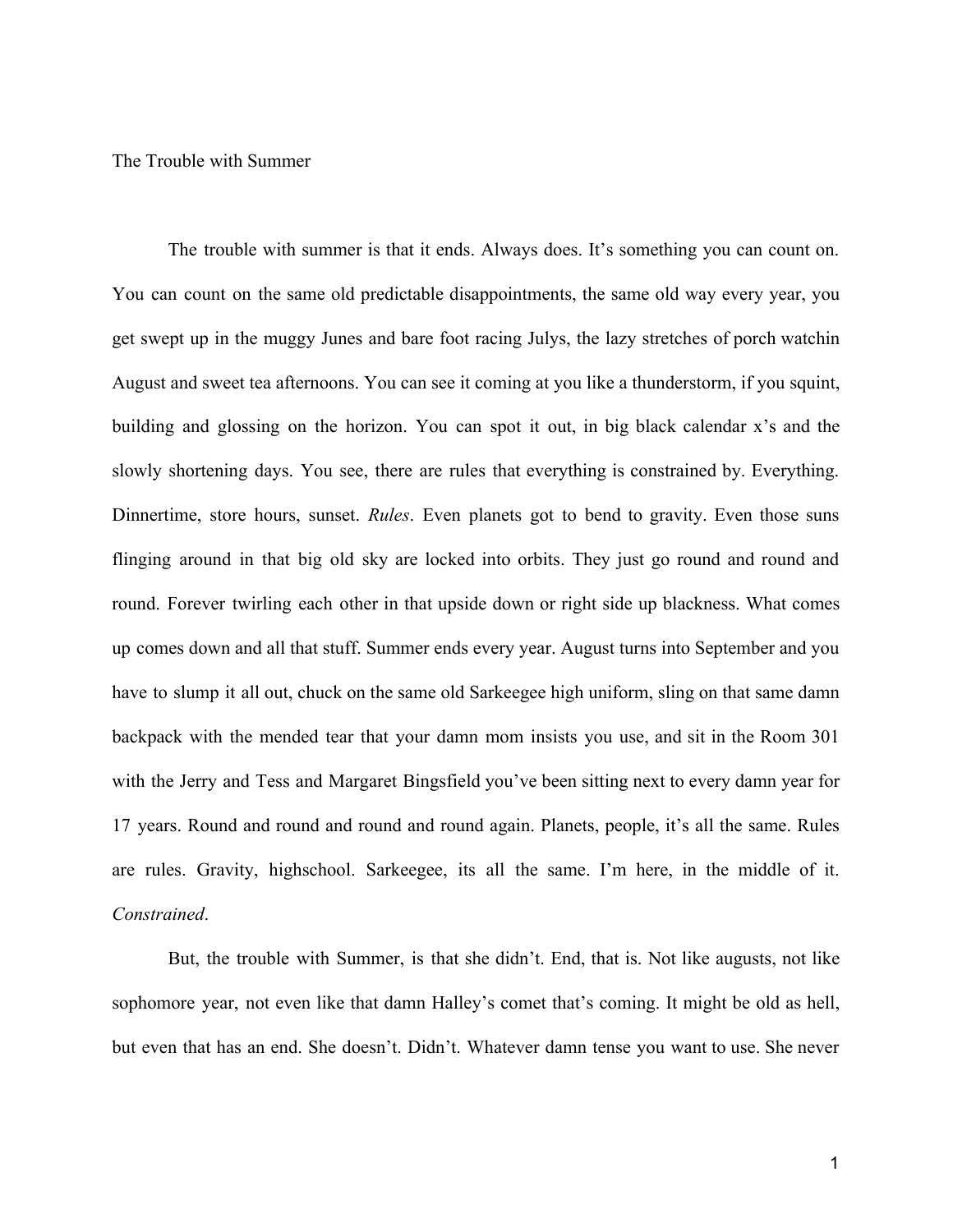will. She'll keep being here and there and everywhere all at once because you'll never get her out of your head because you're tangled up in memory and past and present and all the rules she bent and full on smashed in her cherry red corvette because in some cases with some people the rules don't apply. Didn't. Hell. It's all sarsaparilla and heartbreak now. Then. Hell. You'll slip under and drown in her again in snatches of sideways radio, those stars she sang to, that length of road she beat you on, them statues she laughed at, your old man eyes she said, favorite colored shirt, and leather bomber jackets, cuffed pants, strawberry blonde hair, Marilyn smiles–

You see, the trouble is… well, trouble came for Summer. Or maybe she was the trouble herself. Didn't change what happened. Whichever one it was. Followed her around like a puppy, all sad eyed and wagtailed, dripping chaos and broken dishes. She's like a yacht, sleekhulled and full sailed. Made in a far away place for far away people. Splitting through the turquoise waves, cresting and raring and neither sea nor sky, trouble following in wakes. The chops and rillows and ripples come after, the yacht still, a consequence of it going anywhere, being anything, displacement. But she–its–her, hell. She's pretty as a picture, with the wind in her sails, you could paint her. She's already framed, frozen and stopped up, hung in someone's house for people to look at. You can look at it, you can see it, if you're invited, if you walk by. See the things coming and creeping up, as she's leaping up the starboard side, but you can't tell her, just as she could never look back, because she's not yours, it's not your picture, it's not your house, she's not your boat. She's a painted flat universe away, about to fall. That's the thing with troubles, and summers. There's always a *then*. Then, August turns into September. Then, it found her. Suns got to come back around every damn day. Get. Even stars bow to the *then*, then night came. *Then* reality set back in.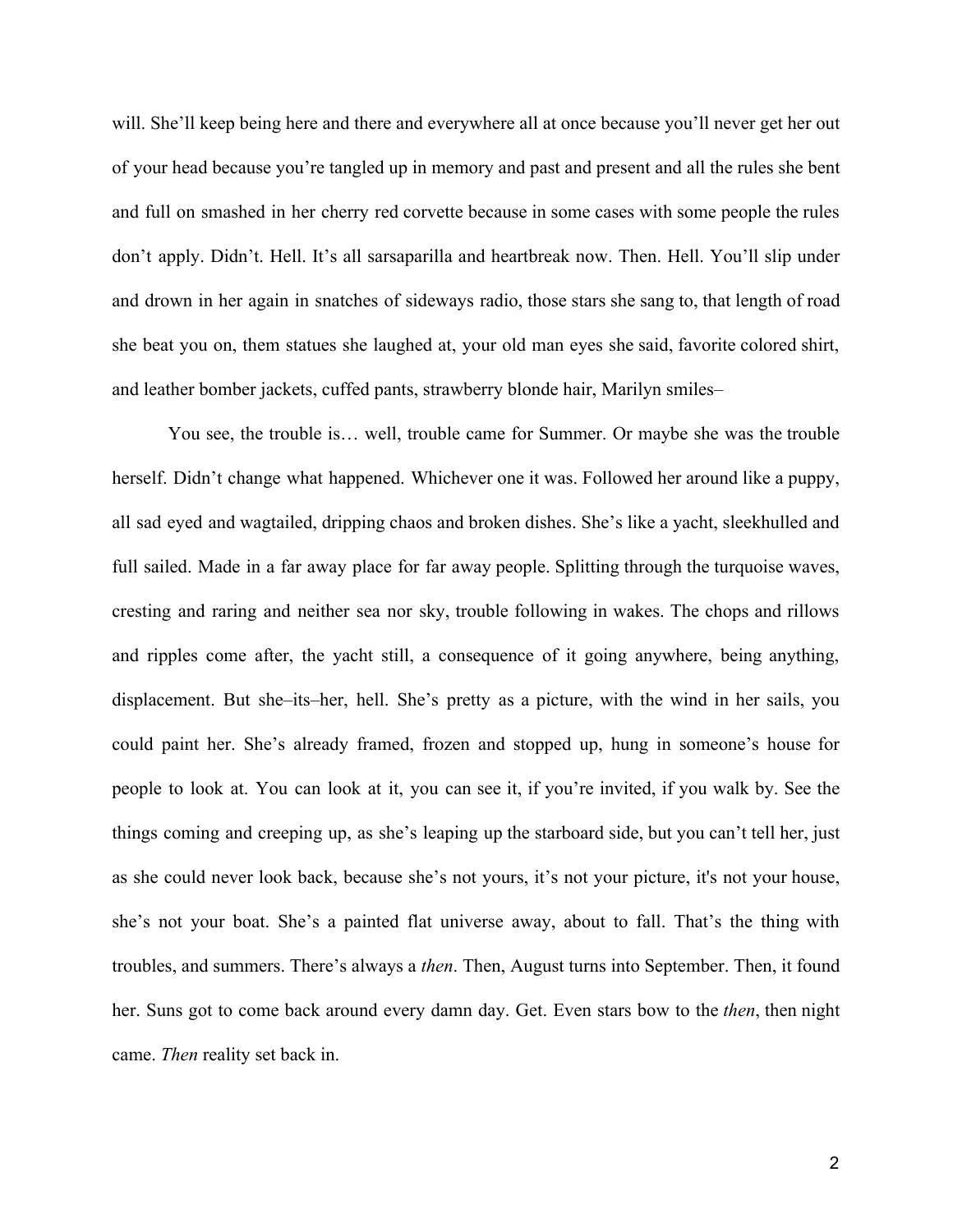Hell, it's not that I'm mad at her. For getting all tangled up in my head, for twisting her strawberry blonde sunshine around my heart, for existing with such a brightness it consumed everything around it at a million degrees. No. I'm not mad at that at all. Now that I think, now that it's its over, I'm mad at the rules. The goddamn things that cause stars to fall and suns to move. Mad at all the moving pieces, black and white, pawns and queens. Mad cause I'm one of them, mad cause it's inescapable, mad at the things we give names. Gravity, trouble, endings, they're all the same. It's all moving towards a horrible grey sameness. Something that jerks the heart out of you, that bright fluttering vivid thing that once was white as snow, and mashes it into a grey sameness same as the things that exist in black holes or on the tails of comets, icy weak, slimy things. Mad at myself for being weak or human or whatever you want to call it. Because nothing was going to be the same after…after Summer. When the then started. Which is now. Now is the *Then*. Summer's sort of ending. I'm not mad, I'm not mad, I'm NOT mad. I'll just keep repeating it til its true. Inside I feel like the color blue. Just all blue. That blue that glows on the horizon edge right before the slap of night. That three minute blue that lingers and hazes. That in between hopeless caught in the thick of it blue that will never be night or day or part of anything larger. Blue that had to be caught and named and captured. Blue is spilling out of my stomach and mouth and eyes and onto everything, and I'm not even breathing anymore because I'm just full of blue.

That's the trouble with Summer.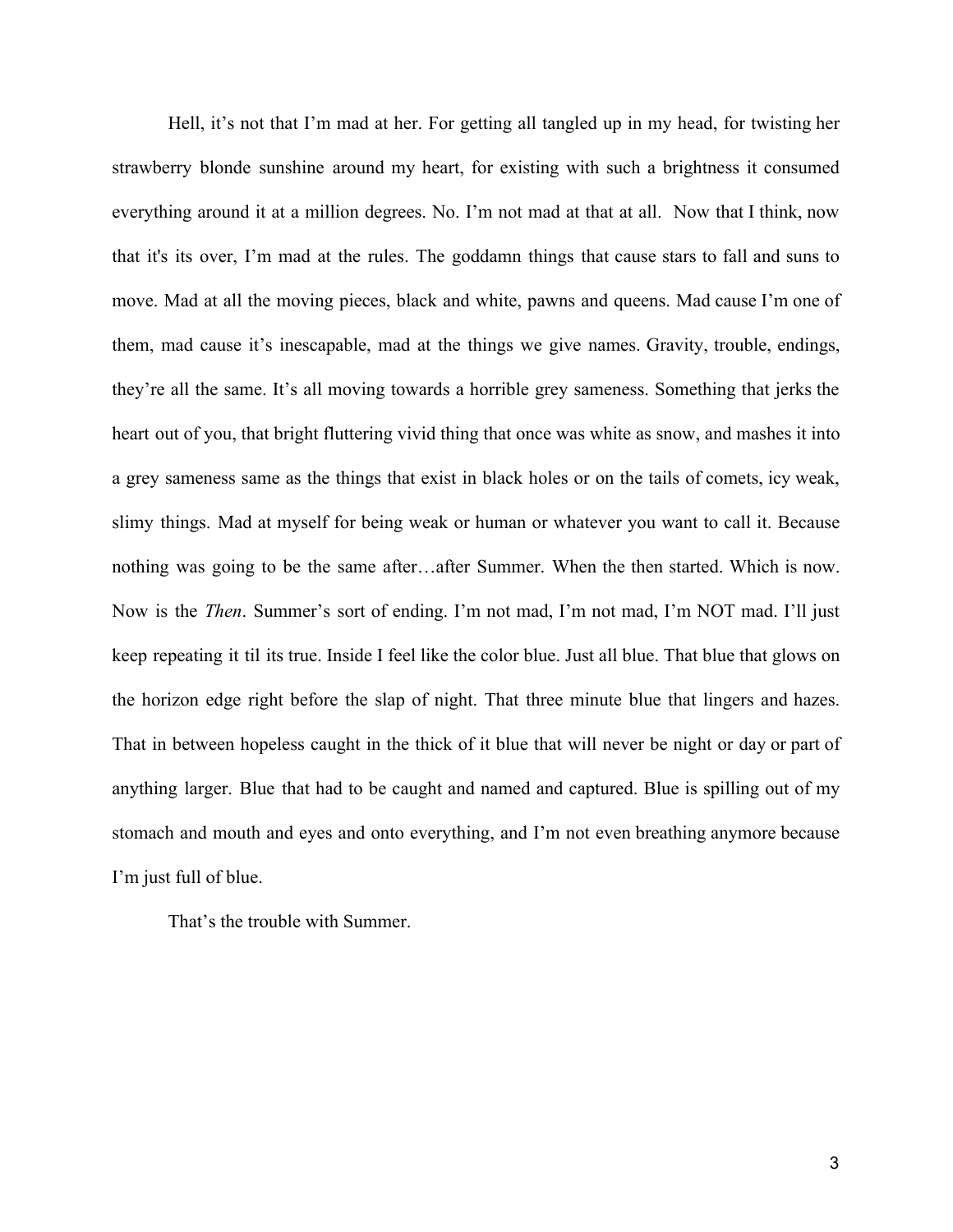Me and Sarkeegee

We were just fine before she came. Well, I was just fine before she came. Sarkeegee was just fine. The whole town was just fine. Same old same old Sarkeegee: boring, predictable, safe, bound by rules. Empty as main street on a Wednesday. My life was fine. I keep saying it like a funny echo round the back of your skull. Fine, fine, as well as can be expected for me, for Townsend's boy. Chip and Beulah's boy. For the quiet one. For the chessplaying, pie-delivering, tuck your shirt on sunday good boy. It wasn't much, Sarkeegee. Wasn't a whole lot to look at, but it was home. You didn't look past main Street for anything, not even Topeka. The universe ended after Fifth and Wilshire. The only things going out were melons and the only thing comin in was money wired into the Post Office. That was on Third. Life took on linear rhythms here, and you know. Flatlining is the same as almost being dead, almost. But we aint dead yet. We're still hanging on to the last trickle of life and smattering of breath twitching through our lungs. As long as your brain doesn't think your dead, you can keep that sucker running forever probably. Mine's been kickin for 17 long years, and not a damn thing has happened that whole time. Might as well have been a zombie. We were melon producers. You say Sarkeegee melon to a grocer in New York, Chicago, DC, they would know, or well, that's what the town always said. That's what we said. Grew the best melons in all Sarasota. Hell, even the state. Big, green, pride of the picnic, serve on your best china kind of melons. Small, prickly naughty shaped ones that sliced so thin you could see the world in melon covered pink through em. Warty, smooth, wavy and clear, heavy and delicate, every damn type of melon you could think of, that you could dream of,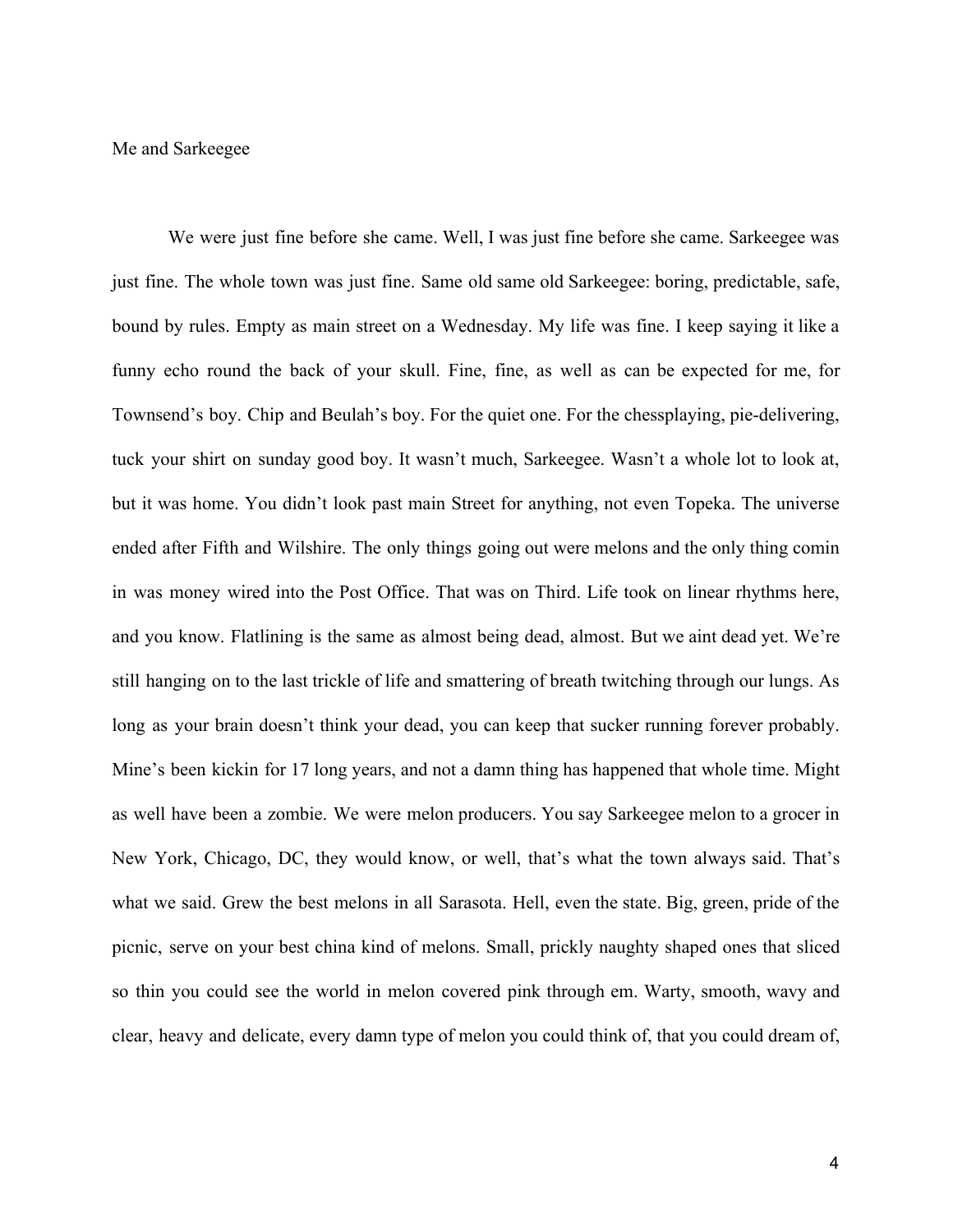you'll be damn sure it poked its grimy rind through our fields. Bet you never even thought about melons before now. Most people haven't, then again, most people don't live in Sark.

Everything revolved around that, round the gourds and building. We had a melon fest, we had a melon picking contest, melon growing contest, melon eating contest, you name it, if its got to do with any sort of calabash, you can bet your city slicking ass we got it. I felt ambivalent as hell towards them and the *then*. Luckily, being Chip Townsend's boy meant I was destined for a relatively melon-free existence. My slow slog towards death would be as unrelated to melons as anyone could get in Sark, which was still pretty related. It was expected, and expectations are just another form of rules. Future rules, so I saw my life rolling out in lines, straight and vine-free as Howdie Barnes' fields. I would finish up at Sarkeegee High with a good showing, nothing too fancy, but nothing to sniff at neither, I would go to State major in something predictable and solid, like economics or pre-law, then I would come back and be Sheriff after my daddy retired. I was fine with that. Just fine. Life was twenty six hundred square acres of melon fields and two thousand of Nebraska's finest. Just fine, hear it echo round that skull. I wasn't the only one shuttered down the assembly line. Wasn't the only one being loaded onto the truck and exported. There was expectations for the rest of the kids at Sarkeegee High. Sarkeegee High was small. Tiny small. Harry Houdini small. Hundred kid highschool small. If you know what I mean. We would all trickled out, see each other at the college parties, tip our caps at graduation, then quick as the melons down the production lines, made into perfect little, market value, second-third-fourth generation Sarkeegeeans, rolling around on our organically grown melon loving legs til we were laid to rest in the melon loving dirt. Buried just like a damn melon. Fertilizer for the next set of seeds to sprout two legs. Saddest part about it all being we would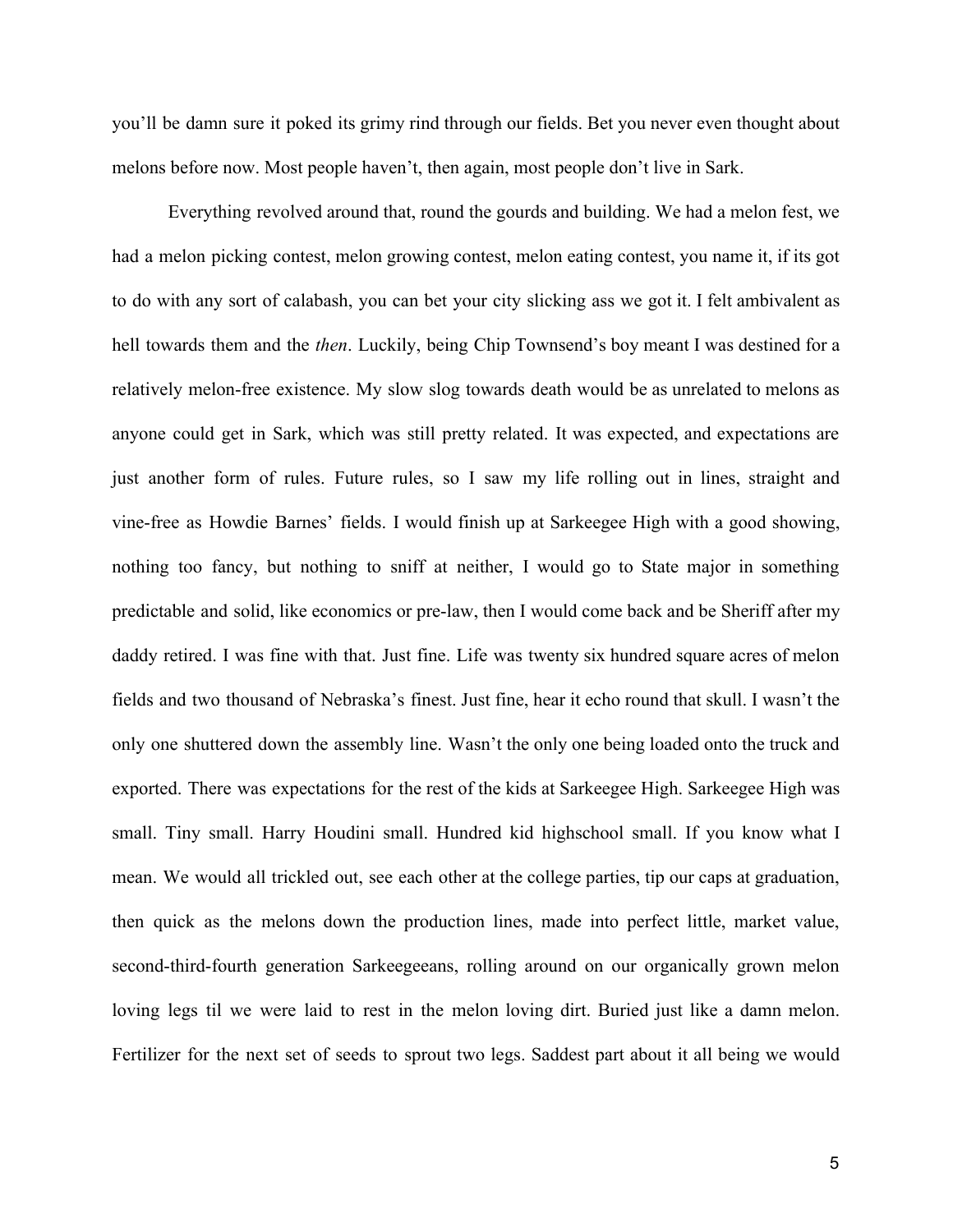love it. All of us. From the Snyders to the O'Reilleys. Cause it was a good town under all that melon lovin and smallness. It was pretty and snug, and you knew everyone and everyone sure as hell knew you. Jimmy D and May were all right. Weren't a lot to complain about, even if there was nothing to talk about neither, sides melons. Even Roger Barnes was all right, and he was the one with the expectations to become Mayor just like his daddy. I was fine with that, he was just fine. He would make a good mayor, looked the part, tanned and athletic and I think somewhere behind those baby blue peepers, he did genuinely love melons and this town.

So like I said. We, being Sarkeegee, were just fine. In fact, summer was just getting into full swing. I had vowed, in my own quiet way, to make it the best summer ever. By that, I mean I was going to make the most of it. I was going to play chess til my hands fell off and my mind turned to Sardinksi induced numbness. I sure as hell wasn't going to get sucked into the Fair this year. Not going to lend any hands. Going to be swallowed whole by my academic pursuits and leave the contests and the judging and the pie eating to the rest of the lunatics here. Just one year free from it all. I was sixteen dammit, and if I couldn't opt out now, I was going to be forty five with three kids in the Littlest Melon's Mummers before I damn well knew it. I'd done my time. I'd been a fair minded citizen. But sixteen! I didn't mind rules *then*. In fact, I absorbed em, ate em up. Rules governed everything. The right move, the right strategy, worked for chess, backgammon, hopscotch, six o clock sweet teas, finding a bench on the blacktop. Things that made sense. Winnable, predictable things. I was a chess guy anyway. Didn't mind the sitting. Didn't mind the rules. I wasn't a Roger Barnes, lean legged and blue eyed with arms made to pitch perfectly spiraling footballs for roaring crowds. I wasn't a reader neither. Books were unpredictable, open for interpretation. I wanted a yes or no, an in your face no holds barred, no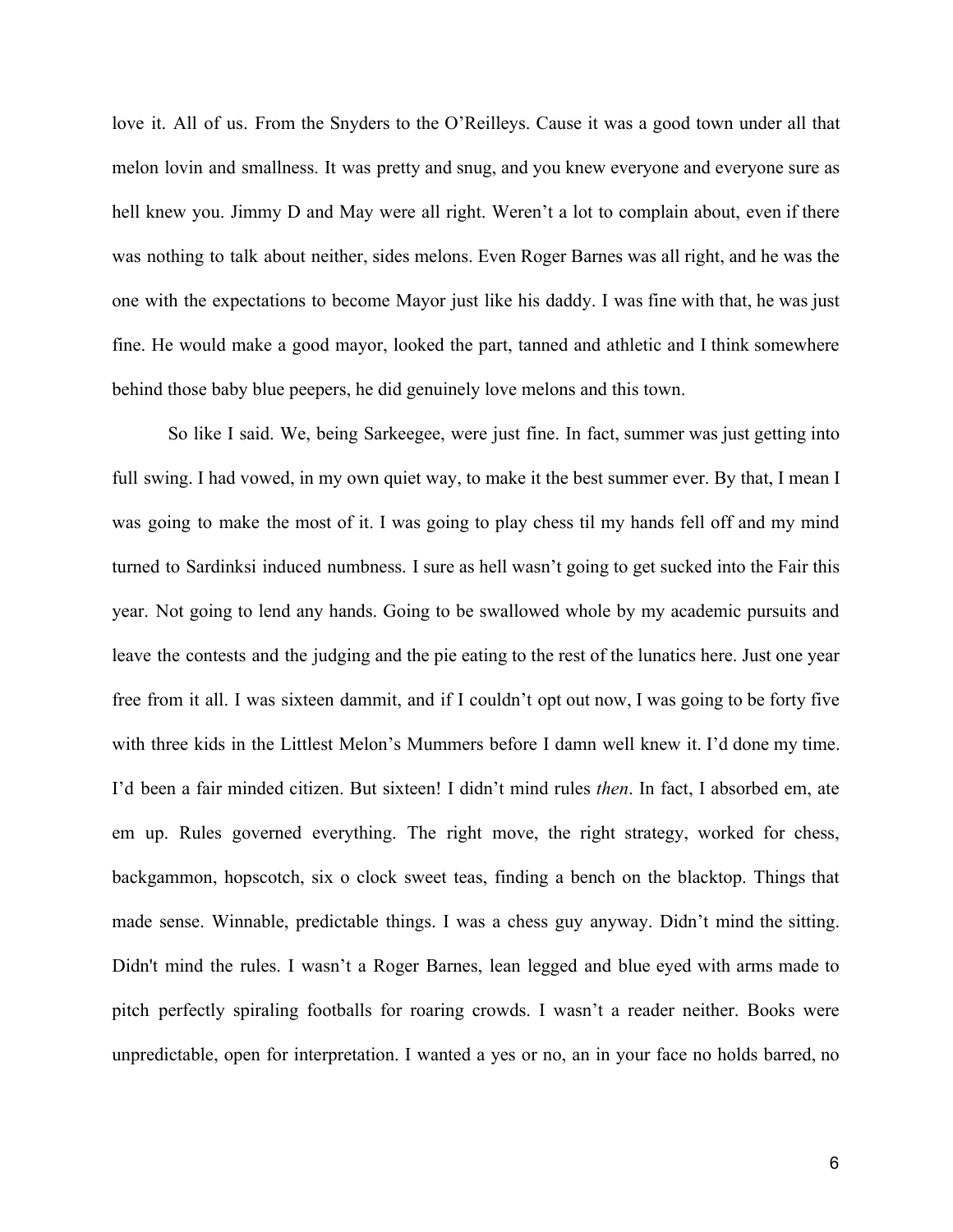two ways about it outcome. Rules determined outcomes, seemed perfectly reasonable to me. Plus, I didn't mind winning and I usually did with Jimmy D. He didn't mind losing. I think honestly, he just liked sitting, like me. There was a heck of a lot of sitting in chess. It was hard to see if he even thought about the moves. Slinging his pawns around the board, I swear his eyes were closed most of the time. He was just sitting, settling into the bench by the blacktop, while the lunch crowd raged around. Well, raged is a strong word, more like, softly faded into the things we always did. May buried in a book on the top of the table, skirt pulled in round her legs. The Chandlers jump roping by the swings. I found it a bit odd, we were sophomores in high school, but hell, if it made em, happy, then they could double dutch their hearts out for all I cared. The rest of the school scattered around the tables, talking about homework and home. Snatches of conversations that would drift by as I contemplated my next move. Most of it boring, bout melon harvests, or new skirts or news.

But it was all just fine, and filled with fireflies, if you know what I mean. So, when *she* came in, she really blew the lid on the whole operation. Smashed it to shambles. Best laid plans, so they say. My best laid plans included giving it to Jimmy D this fall, and I was halfway through *Strategies of Dmitri Medleev*, when I just gave in to the weather. There's something about August. You can't take it anymore. I got June figured. You are carried along in the high of flooding out the schoolyard, you've left the books and the pencils and the bells behind. Just got the ringing of third period and fourth and fifth out of your mind. You're a bit in love with it to be honest. Take with the warming night, filled with fireflies and friends, hanging out at May's house, eating leftovers on the plates. You can sneak out into the melon fields and argue about which constellation is which. But then by July, it's all going a bit pear shaped. The honeymoon's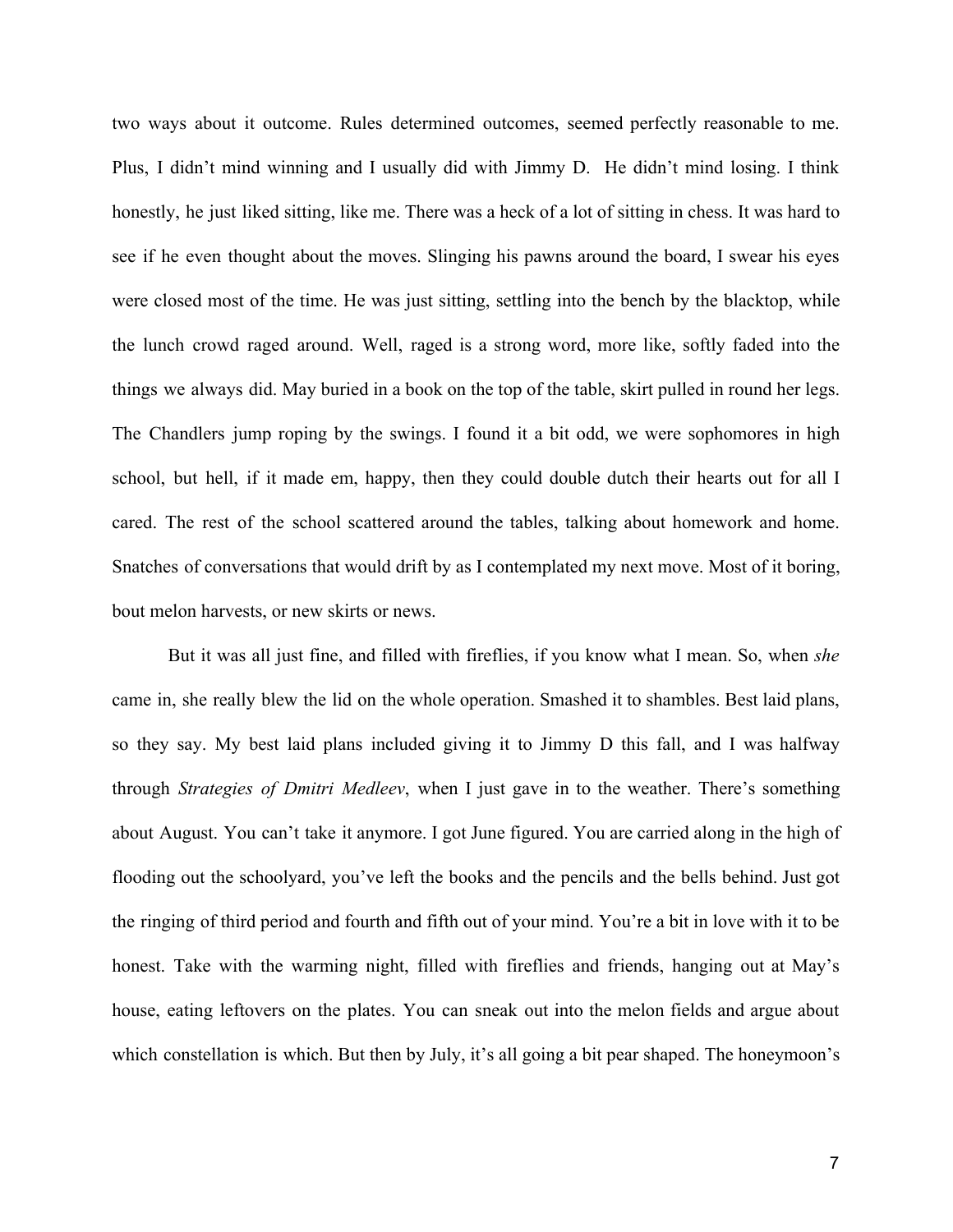wore off. You see how ugly the babe is. She's not Marlene Dietrich hot anymore, you realize the teeth are all horsey and the long necked but makes her look a bit peaky. Summer ain't so swan like, more ugly duckling to me. So you stop hanging out with friends, burn another quarter through Mendeleev, but even he begins to sound like a real twerp. And then you're blindsided by August. What in the hell are you going to do in August. Four weeks. Four whole melon loving weeks. You have to fill it with something. You need to realize that September is going to be beaming up round the corner. So you can't waste it, but you also can't stand it. Makes you puppypunching mad, a real gutguzzler. So like any sane human would, you just sit there. You do the same things you've always done, because that's just what happens. What goes up…

That's when Summer breezed in. Banged it right up. Blew the lid on the whole town, right smack in the middle of melon season. In the middle of the monotony, the cicada droning, august glaring, tear your eyes out August. She came in. And to be honest, it was a bit of a relief. But I'm not honest. I don't really want to be honest. Because then you would realize how much of a two timer I was. But maybe that's what we owe her. This one thing. This tiny slice of angelfood honestly served up on my momma's china. So fine, you've got me. You've got me by the guilt ridden cojones. I'll try, but it's real hard. It's hard to separate what actually happened from what I wanted to, heartbreak puts a damper on reality. It's a real buzzkill. Hell, maybe I couldn't even see what was really going on, couldn't or wouldn't. Who knows. I know I certainly didn't.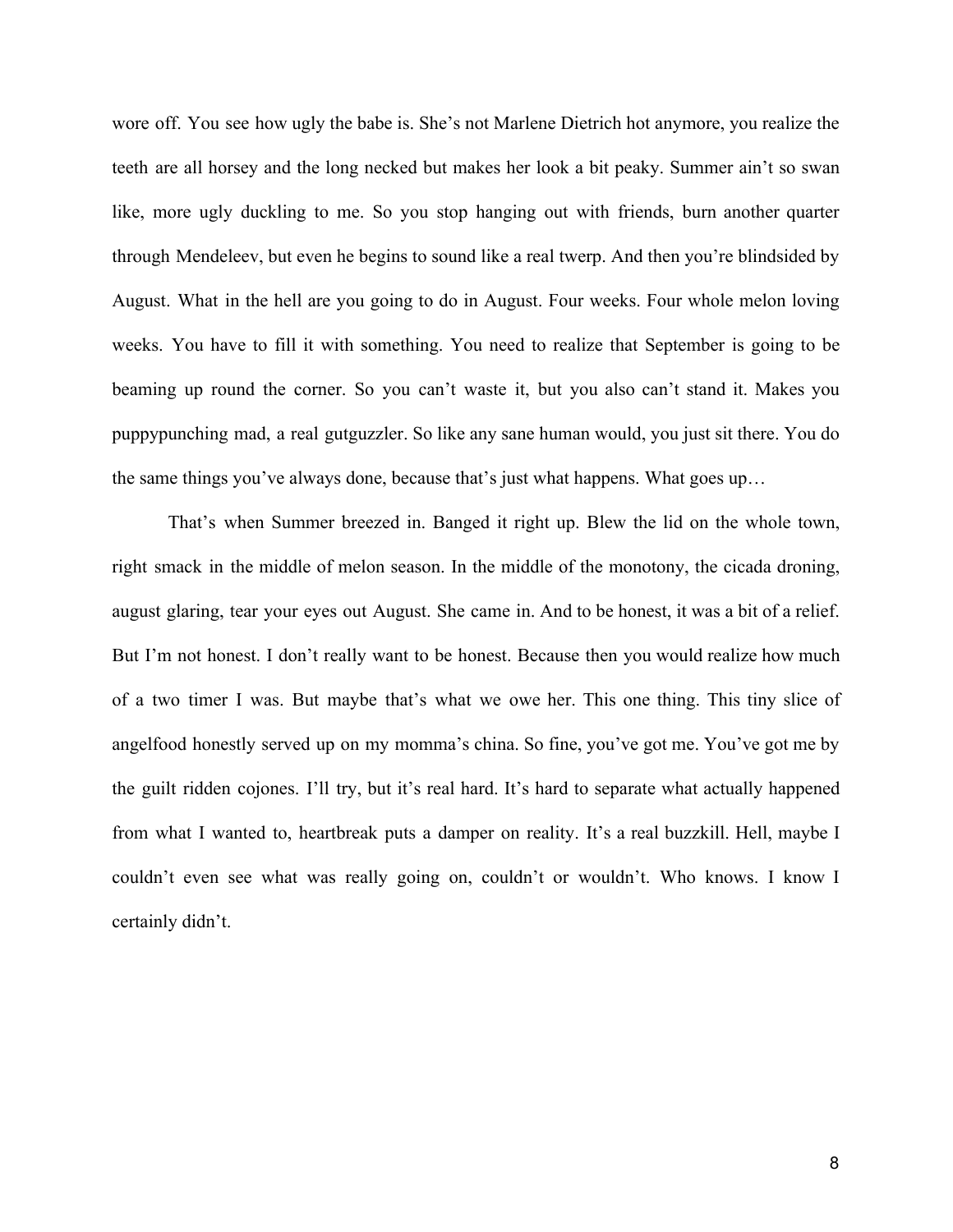## Another August Day

It was another August day. That much I can remember. Don't know the day exactly. That's the nice bit about summers, the days all slog into each other all satisfying, bumming up in Mondays and Tuesdays and all of the dayses. The front ends just fall off and it becomes a single simultaneous afternoon. No Monses and Tueses. No Thurses or Fri-ses. Just a succession of shade sitting and tea drinking, measured only in that asshat Mendeleev's strategy acquisitions. Whatever day it was, I had decided to middle it with the rest of the Sideliners, the group that I tended to fall into. Said group consisting of chessmate Jimmy D and May Cheng. It was funny the way everyone had separated in town the size of Sarkeegee. Twined around each other in different ways, we all grew off the same trellis, but we stretched towards different lights, different suns. It's hard to pin down exactly what made us all smack together in our threesome. It's strange to think about how people separate. We all started off in the same spot, little pugfaced preschoolers fat and toddling. Got the same education, there was only one preschooler, same cheery cheeked Mrs. Prendergast, but after the threes and the fives, people tend to grow more into themselves, the differences spring out, warping us toward different ends. Maybe it's destiny, maybe it's the nagging and the nattering, the constant repetitions of Sheriffses and Mayor, Can't wait for you to be a doctor, and listen here, you're going to need to know this somedayses. But whatever way you slice the melon, we were the sitters. Cheng, May, was the daughter of the town doctor though I think she coulda whooped us all in chess, but she never played. Just leaned back up against the chainlink behind a book. Not that I'm stereotyping, that whole Asian thing. That's just the sort of person she was. Good at everything she did when she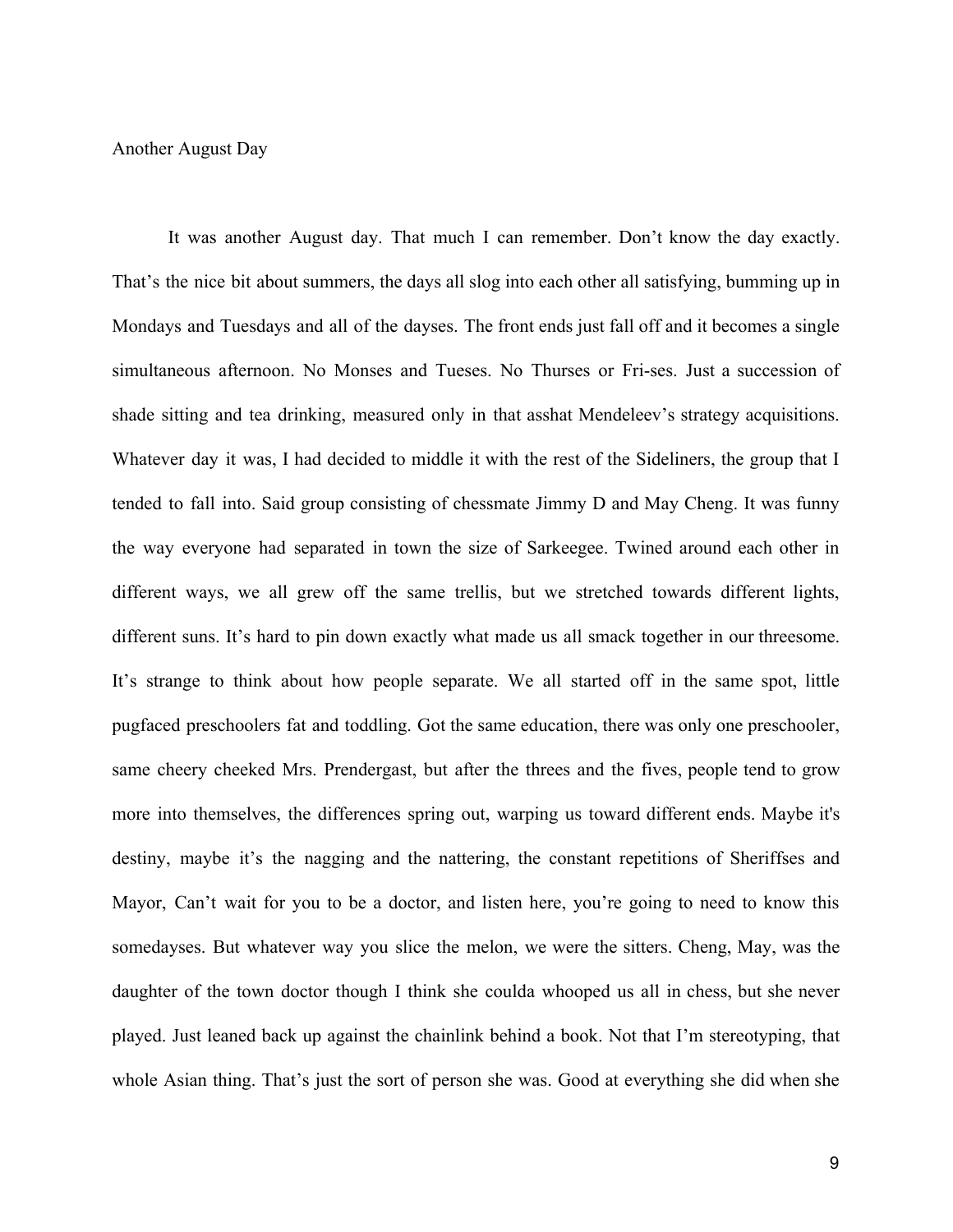decided to. Scalpel sharp, like her daddy, could cut us two ways from Tuesdays with one look, calculated. But she never did, not most of the time anyhow, unless we really had it comin. She just sat and watched and sidelined, like the rest of us.

It was August and it was afternoon, that much is certain. That's what flutters in my mind like a flywing or a red balloon stuck on a wire. And there was a cherry red corvette. That is heckuva certain because it was a heckuva car. It's what came first, the thing we could make out before we could make out her. It's a car you remember. It's a car you see when you close your eyes long after it's blazed on up the road. A real jaw dropper, drool inducer. Now nobody has a cherry red corvette here. Nobody, it's Sarkeegee. This is tractor turf. Pickup country, ford driving, thick wheeled, melon dragging cargo country. So many trucks come through here, it may as well be a way station for Chevrolet. So people noticed the car. They seem to go together, girls and cars. Or maybe that's what the magazines want you to think. Car girl, girl car. Long legs, sleek sides, it's all the same in the glossy playboy pages. But here was a hell of a pairing. Better than playboy. Better than anything the Hef could dream up, slather in oil, stick on the hood of something German and mail it to me centerfold. And I think whichever one stick to you more says a heckuva lot about who you are. Was I a car guy, the cherry red, silver fendered, 80mph man, or a the girl guy?

What a car it was, heckuva car. I'm not even a car guy, sideliner, chess guy, not much of a starer, but yowza. It's a car you remember. And it was cruising up at a furious pace, ripping up dust on the main street, and the gleam was really something. It was shiny that one, spotless, almost too bright to look at, reflecting that Sarkeegee sun too hard into our peepers you couldn't make out dust or car because you had to blink away the surprise and confusion. It was really

10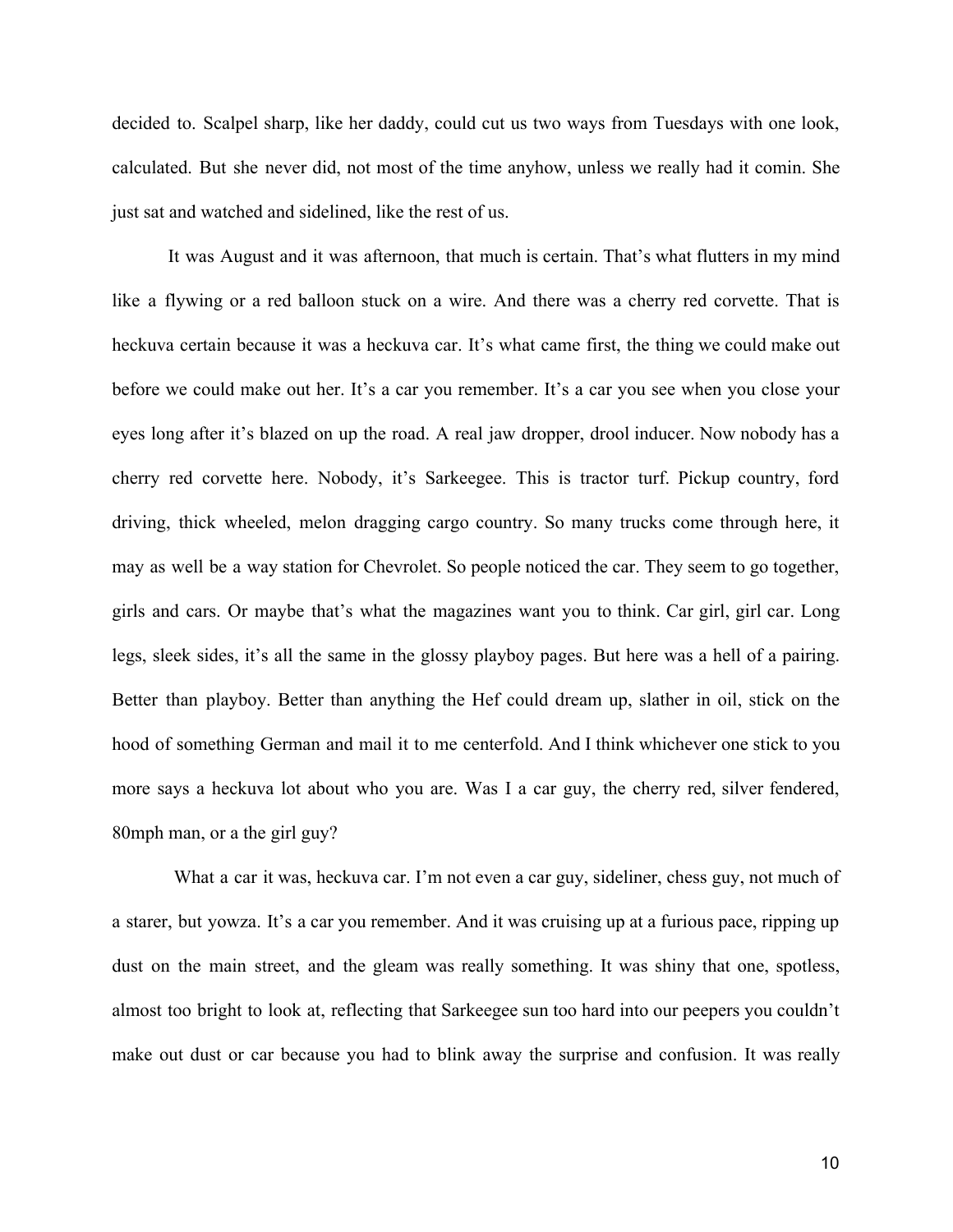more of a meteor, bulleting down the road, splitting the time and distance from here to there in a scream of horsepower. Slapping the air with its heady rumble and gravel spitting enthusiasm. Suddenly the melon fields weren't melon fields, they were the Monaco strip, it was a pitcher straight outta a Lee Harris film. You could just feel it in your bones that this was a beginning, the prologue begins, might of well had some symphony secreted away behind the five and dime playing a concerto in D banging up to the crescendo. So it ripped to a stop, right in front of us. It passed the Town Sign, which I swear on my momma's angelfood cake blew straight up and over its hinges, the inlaid Sarkeegee busting up and over, the poles hippin and hopping like a goddamn bunny rabbit, and us, the captive audience, mainly being a few of the sideliners and Charlotte Mickleson's deranged cat Snarfles who just wandered round with a half crazed look on his calico face, sprawled out on the steps of city hall, us waiting for it all to happen.

The dust cleared, the clouds evaporating like a Hollywood set, one long, impossibly long leg stepping out. It went for miles, it could have gone round to Sarasota and back and my jaw still wouldn't have hit the floor, and then she spoke. Barbarella and Marilyn and Hepburn all wrapped into one impossible queen. There were two people in the car. Both strikingly gorgeous, hammer striking your head open while your brains blatter on the ground gorgeous. Even May was staring unabashedly, *Adventures of Marissa Cline* left open on her lap. At the two of them, one young, one old, one dark, one golden as the summer sun itself.

And then there was her. And then. Oh boy, *and then*. It's funny thinking about the first time you see things. All of a sudden there is a moment when they fill you up, that split second in between when your eyes register it, and you big old brainbox say, hello what have we here. That lag in which everything changes, transduces like a damn radio, slows like a couple twirling on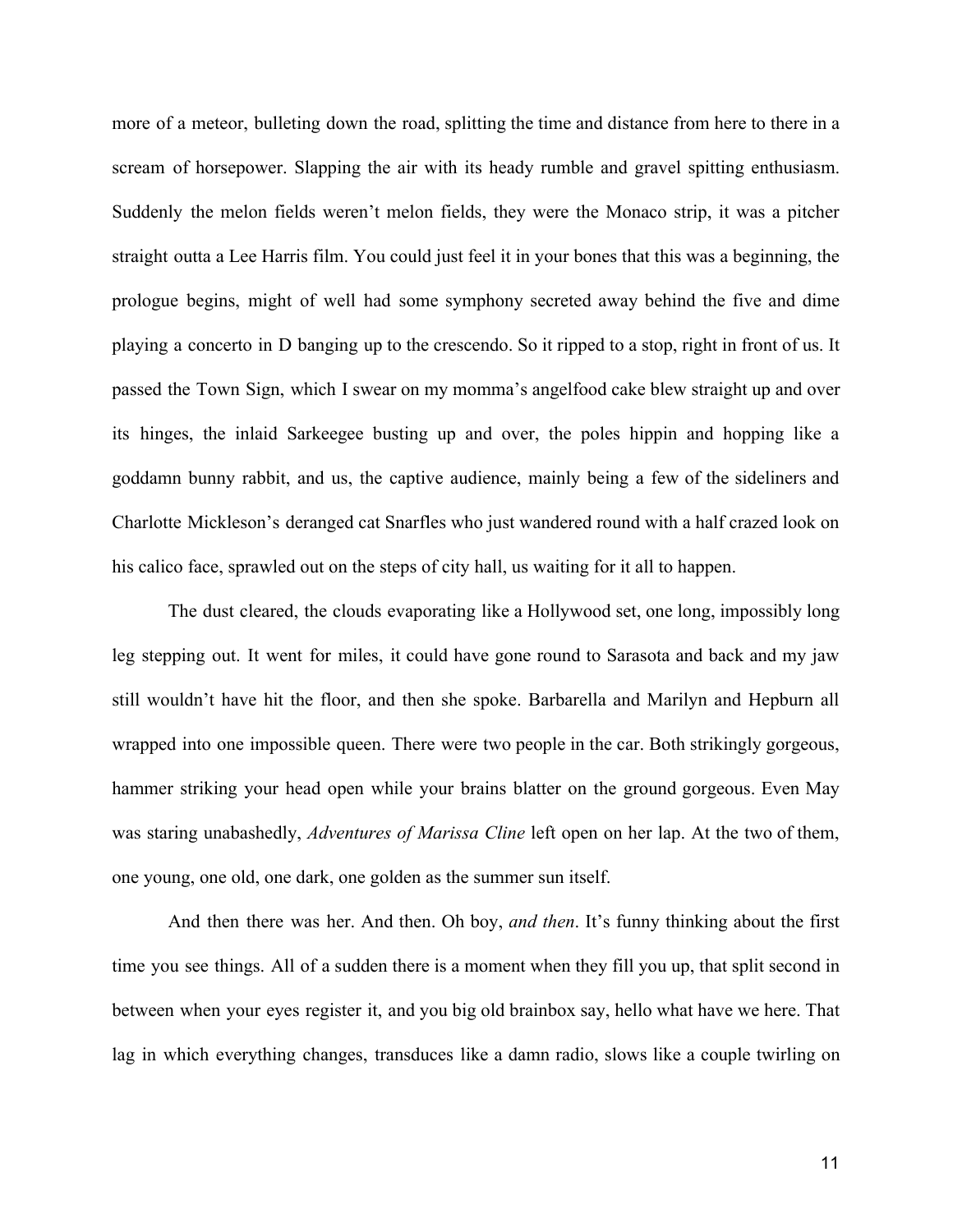Jack Paar all gloopy and globby. Because after it happens, it's like you can't even remember what life was like before it came. Instantaneously rewriting history in your head. Like nothing existed before that split second, such a vivid truth that everything else before it didn't exist at all.

And then she spoke. "Say, anyone know how to get to the Hautter place?"

I like to think of my summer as split into two very distinct periods, before Summer and after. The *then* was just hanging around in the air, waiting to be realized, persistent as a cloud of midges. What was the then going to be, I swear I could make it anything. Here was my chance, she didn't know I was Chip Townsend's boy, yet. She didn't know I was a sideliner, probably hadn't seen my chess set slung around my shoulders. I could be anyone, hell for her, I would be anyone. I may play chess, but I do have a pair of eyes which were staring, like a damn cow off at the Ritcher's place. I knew I had to say something, I cleared my throat, feeling the manly rumble building up. Here it came, I would firmly direct, I would assertively state. But the world betrayed me, my body still caught up in Summer shock, couldn't respond. It was probably still processing the overwhelming shout of her existence, and oh my god, was she wearing perfume? It was jasmines and California and sunsets…and "Hello?" She lowered her movie star stunners and gave me a look, gave me, then big eyed, silent starer, that was me. So I summoned it all up, gave it the old 110 percent, but all that came out was a mousy little squeak, no words, but a titchy wiggly sound that fell out of my big mouth and landed on the floor at her perfect feet. Not even pretending to be words. Nothing. A squeak. That was all I had in me. Typical.

She threw back her head and laughed long and laughed loud. She laughed like everyone was watching, which they were, Sarkeegee had been shot through the heart, all of us. Every last one in that town square was riveted. The bench sitters and shoppers alike, the councilmen sitting